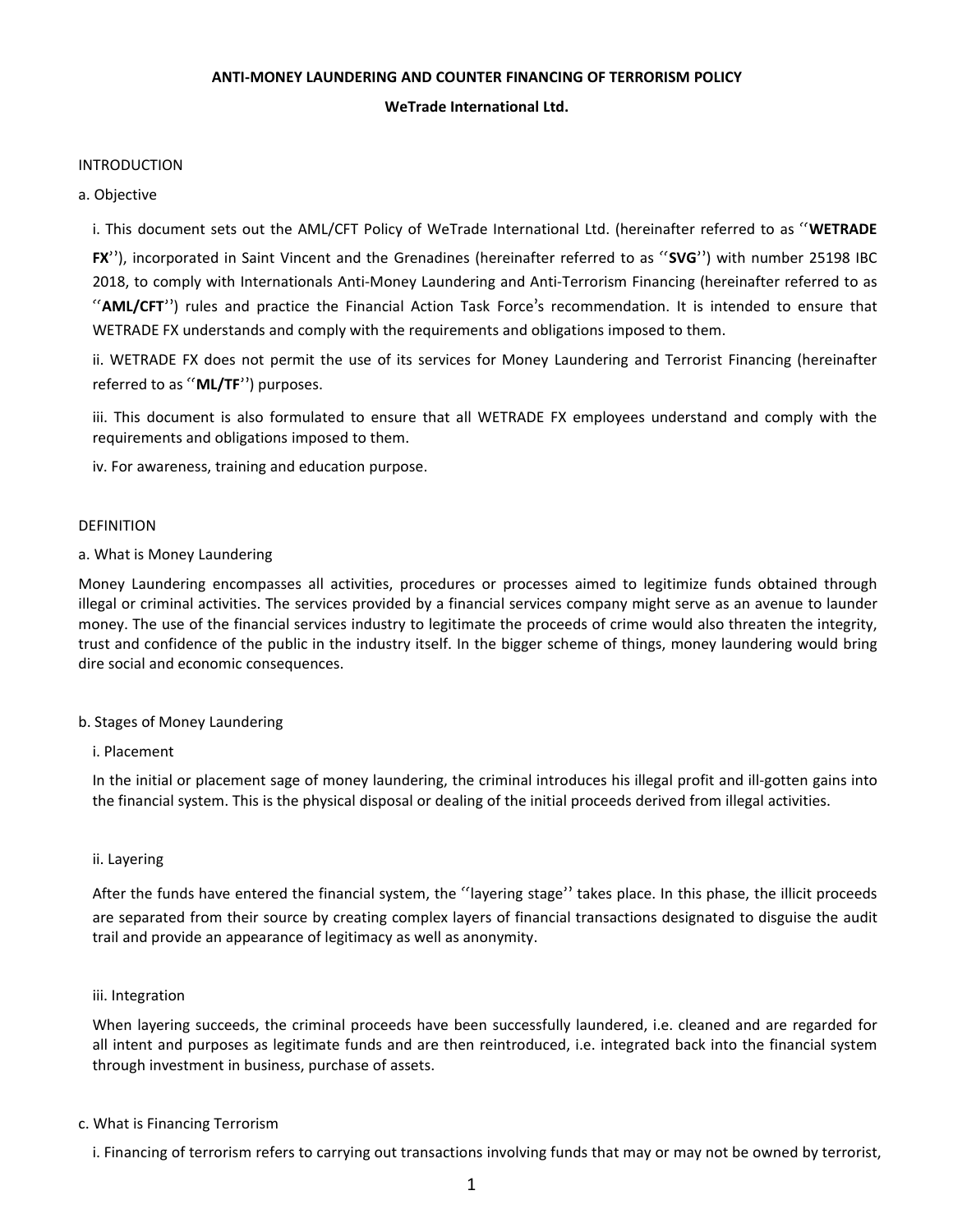or that have been, or are intended to be, used to assist the commission of terrorism.

ii. In the financing of terrorism, the focus is on the determination or use of funds, which may have been derived from legitimate sources.

### **1. AML and CTF Risk Assessment**

- 1.1. This AML & CTF Program sets risk assessment process which is grounded on risk-based approach.
	- 1.2. The main components of the risk assessment process are:
	- 1.2.1. Risk identification,
	- 1.2.2. Management and mitigation of risks, and
	- 1.2.3. Risk assessment reporting.
- 1.3. In identifying ML/TF risks, WETRADE FX has considered the risk posed by the following risk factors:
	- 1.3.1. its customer types, including any Politically Exposed Persons;
	- 1.3.2. the types of services it provides;
	- 1.3.3. the methods by which it delivers its services;
	- 1.3.4. the foreign jurisdictions with which it deals; and
	- 1.3.5. the business structure and process.
- 1.4. The risk assessment will provide the foundation for

1.4.1. The categorization of customers into different due diligence levels within the Know-Your-Customer (hereinafter referred to as "**KYC**") process;

1.4.2. The identification of situations and cases where monitoring and/or other additional risk mitigation measures will be required.

# **2. Risk Factors Considered**

Certain customer types, services, delivery methods, foreign jurisdiction considerations and business structures and processes can pose a higher ML/TF risk. At a high-level, risk factors that it may reasonably face are identified as follows:

#### 2.1. **Customer Type:**

2.1.1. The customer identity, origin of wealth or source of funds cannot be easily verified;

2.1.2. Where the structure of the customer/entity renders it difficult to identify the true controlling owner, or where there is no legitimate commercial rationale for the structure;

2.1.3. The customer is a Politically Exposed Persons (hereinafter referred to as "**PEP**");

2.1.4. Customers engaged in a business which involves the physical handling of significant amounts of cash (e.g. currency exchange bureau, money transmitters, dealers in high value goods, on-line auction sites, casinos, betting and other gambling related activities who routinely receive payment in cash);

2.1.5. Customers who appear on governments lists, including sanction lists, or other credible sources which trigger risks in respect of corruption and/or criminal activity;

2.1.6. Customers (not necessarily PEPs) based in, or conducting business in or through, a high-risk geographic location, or a geographic location with known higher levels of corruption or organized crime, or drug production/distribution;

2.1.7. Charities and other "not for profit" organizations which are not subject to some form of regulatory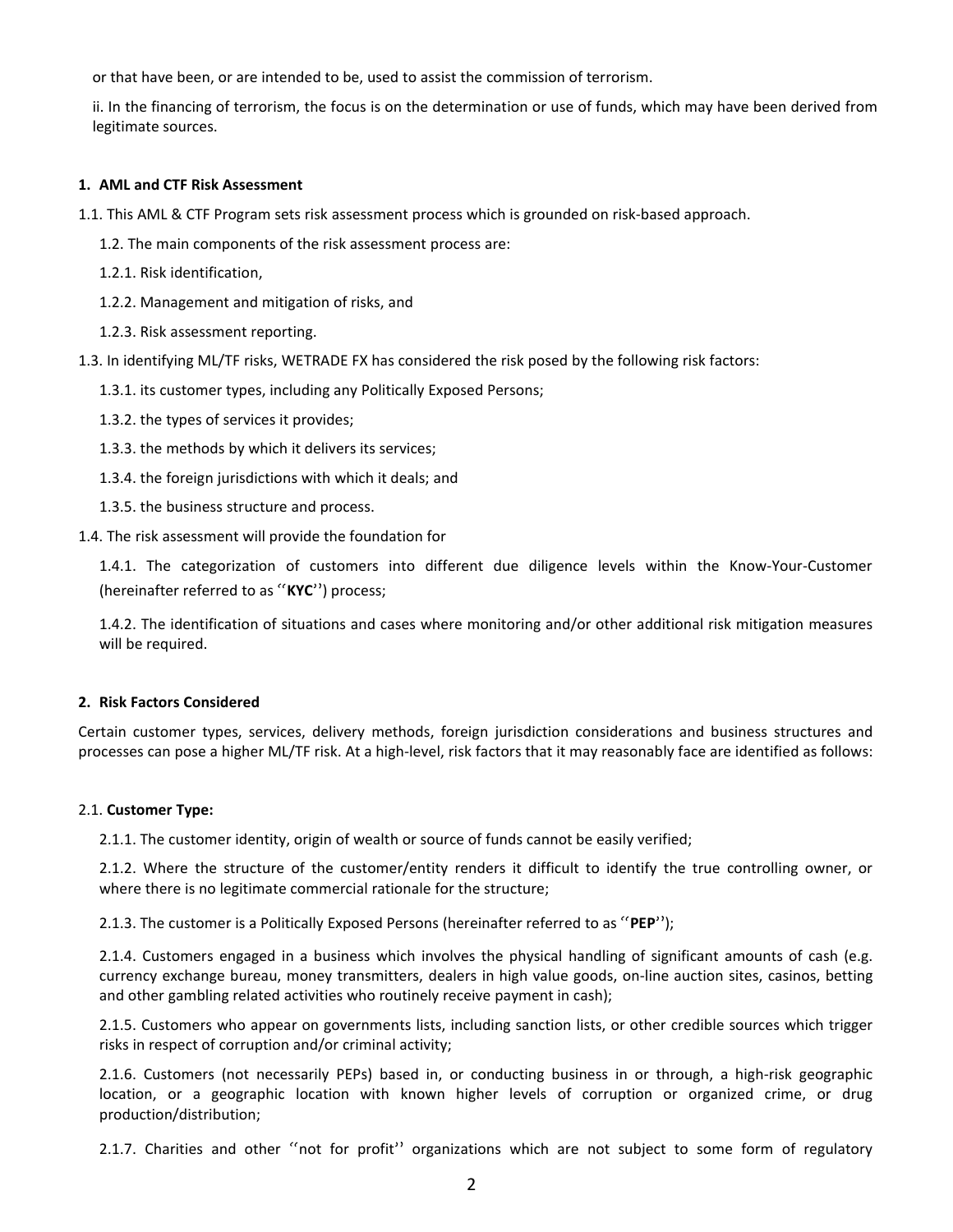monitoring or supervision.

2.1.8. Professional service providers such as lawyers, accountants, investment brokers or other professionals holding accounts for their customers or acting on behalf of their customer and where it would be required to place an unreasonable reliance on the professional service provider;

2.1.9. Requests for undue levels of secrecy with a transaction;

2.1.10. Whether the customer is a long-standing customer or undertakes occasional transactions;

2.1.11. The customer's business activities place the customer in a high-risk category (military industry, casino etc.)

#### 2.2. **The Types of Services Provided**

WETRADE FX is a company structured to provide private banking, asset management and wealth management services to retail and wholesale clients. Although not necessary, certain products, services and transactions in relation to them may pose a higher risk. E.g. the following products and services may pose a high risk under certain circumstances:

2.2.1. Services where large amounts are invested;

2.2.2. Services involving structures intended to (or which can in practice) render a customer anonymous (e.g. accounts in the names of trusts or nominees of third persons);

2.2.3. Third-party accounts/client accounts/pooled accounts;

2.2.4. Correspondent banking services.

### 2.3. **The methods by which it delivers its services**

Products and services provided in a non -face to face process, i.e. when the customer has not been physically present for identification purposes may pose higher risks.

#### 2.4. **Foreign Jurisdictions**

Customers based in, or conducting business through, certain countries may pose a higher risk. Criteria for identifying high risk countries are e.g.:

2.4.1. Countries identified by credible sources as providing funding or support for terrorist activities or who have terrorist groups working within the country;

2.4.2. Countries subject to sanctions and embargoes by the United Nations;

2.4.3. Countries identified by credible sources as having significant levels of corruption and/or criminal activity;

2.4.4. Countries identified by credible sources as lacking appropriate AML and CTF legislation;

2.4.5. Countries identified by the Financial Action Task Force (hereinafter referred to as "**FATF**") as non-co operative countries and territories.

# 2.5. **Business Structure and Process**

WETRADE FX's simple organizational and business structure as well as clearly defined business and operational processes allow to define AML and CTF risk according this criterion as low.

#### **3. Management and mitigation of risks**

3.1. Based on the risk assessment foundation, the following measures shall be applied:

3.1.1. Assigning risk level (low, medium or high) to all customers, based on the risk assessment foundation,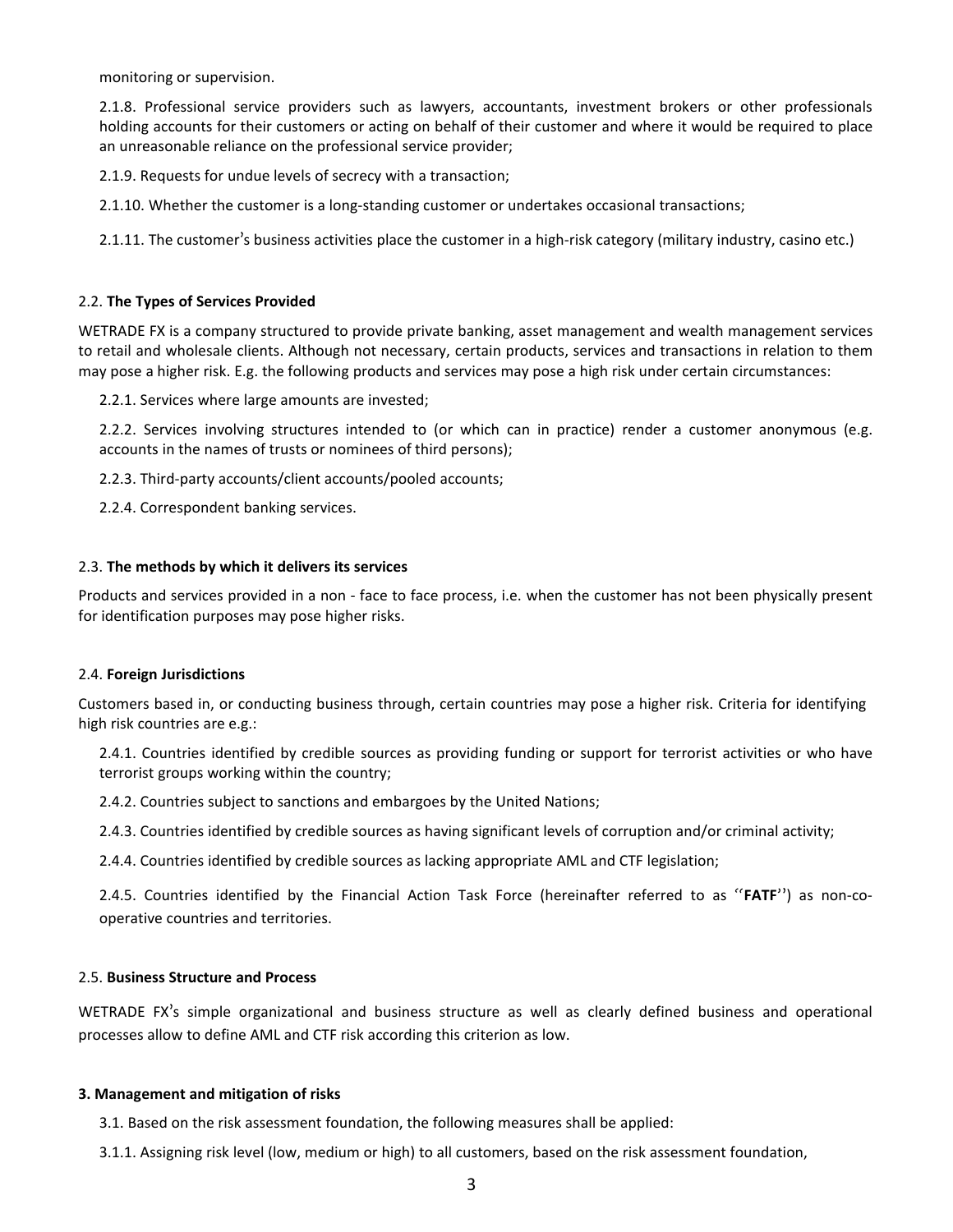3.1.2. Applying enhanced due diligence measures to high risk customers,

3.1.3. Increasing staff awareness and knowledge of AML and CTF and WETRADE FX's measures to prevent it (e.g. through frequent/deeper staff training),

3.1.4. Monitoring of customers' activities and transactions, carried out manually by the client relationship manager within ongoing customer due diligence, and electronically by AML and CTF Compliance Officer (s),

3.1.5. Escalating the decision regarding establishment of a relationship in the case of a high-risk customer, or (where appropriate) carrying out of a specific action, including procedures for the rejection or termination of customer relationships, and

3.1.6. Reviewing and amending AML and CTF processes and routines.

3.2. Whenever a certain risk is identified that needs mitigation, risk mitigation measures shall be considered and implemented in relation to each of new and existing customers, and new and existing products and services. If the identified risks cannot be mitigated immediately, an action plan shall be established.

# **4. Compliance function in AML and CTF**

4.1. WETRADE FX has established compliance function within the bank directly reporting to the Board of Directors, led by Chief Compliance Officer and having specifically dedicated staff as AML&CTF Compliance Officers.

4.2. Responsibilities of AML and CTF Compliance Officer (s):

4.2.1. monitoring compliance and adherence to the obligations of the AML and CTF Act;

- 4.2.2. receiving and investigating reports of suspicious matters activities;
- 4.2.3. adopting a risk-based approach to monitoring customer activity to identify suspicious activity;
- 4.2.4. ensuring that proper AML and CTF records are maintained;

4.2.5. reporting suspicious activity to the Financial Intelligence Unit of Saint Vincent and the Grenadines (hereinafter referred to as "**FIU**");

4.2.6. providing advice to Representatives;

4.2.7. receiving and carrying out directions or orders issued by Chief Compliance Officer and/or Authorities; and

4.2.8. liaison with regulatory bodies and law enforcement in respect of suspicious activity reporting and threshold reporting.

# 4.3. AML and CTF related responsibilities of Chief Compliance Officer (s):

- 4.3.1. preparation and review of AML Policy and Program;
- 4.3.2. overseeing communication and training for employees;
- 4.3.3. providing advice to AML&CTF Compliance Officers and other Representatives;
- 4.3.4. submitting reports to the Board (at least annually);
- 4.3.5. lodging annual compliance report with Authorities;
- 4.3.6. receiving and carrying out directions or orders issued by Authorities; and

4.3.7. liaison with other regulatory bodies and law enforcement in respect of suspicious activity reporting and threshold reporting.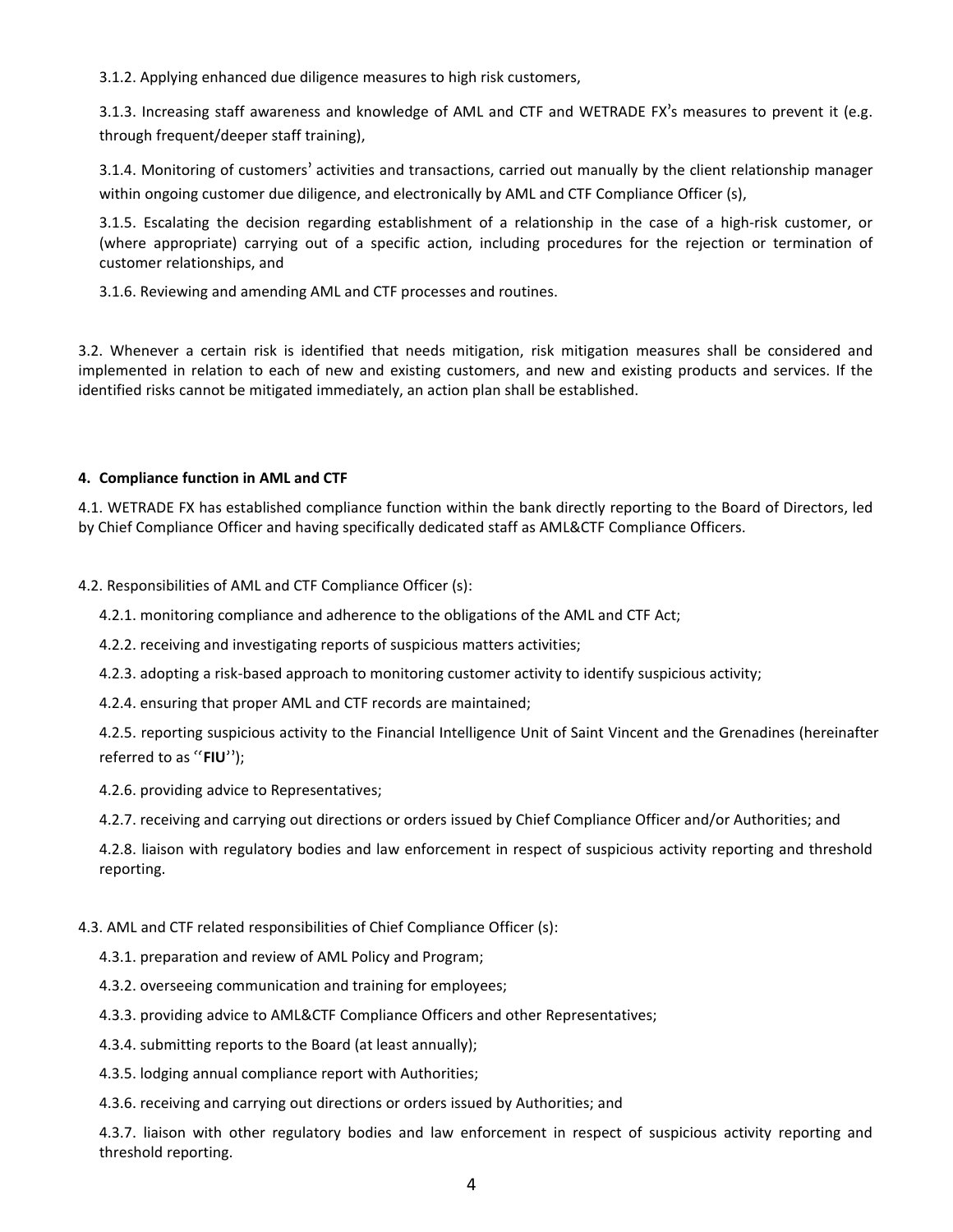4.4. Chief Compliance Officer as well as AML and CTF Compliance Officer (s) are authorised and have full capacity to act independently in order to fulfil the commitments of his/her role as well as receive all information necessary to carry out the compliance functions from the Representatives.

4.5. The compliance function must be consulted prior to WETRADE FX: introducing a new designated service to the market; introducing new methods of delivery of a designated service; and/or introducing any new or developing technology used for the provision of designated services to enable the AML and CTF Compliance Officer (s) to identify any significant changes in ML/TF risks and to formulate controls to mitigate and manage those risks.

# **5. Risk assessment reporting**

5.1. It is the responsibility of AML&CTF Compliance Officers to report suspicious activity or transactions and file incident reports to the Authorities as well as keep the Chief Compliance Officer informed on the everyday basis about all AML and CTF issues, defaults or incidents.

5.2. Chief Compliance Officer shall, on an ongoing basis, inform the Managing Director and the Board of Directors of the material events related to management and mitigation of Money Laundering risks in WETRADE FX.

5.3. The relevant reported AML and CTF related information is included in an annual compliance report prepared by the Chief Compliance Officer and presented to the Board of Directors. The reportshall contain information on incidents and/or outlined areas that need improvement and where there are deficiencies or proposals for improvement, a plan showing how these are to be handled.

5.4. Records shall be kept of all reports in accordance with general record keeping principles.

# **6. AML and CTF Training Program**

6.1. Appropriate training regarding money laundering and terrorist financing is vital in managing the ML/TF risk. Accordingly, all Representatives of WETRADE FX are required to undergo training in AML and CTF laws and WETRADE FX's internal policies. In order for its ML/TF controls to be successful, training programs are formulated having regard

to the representative's level of responsibility and position.

6.2. Updated or refresher training will depend upon staff promotions and/or depending upon the level of assessed ML/TF risk of the designated service.

6.3. The training can be internal or external (by contracted training organizations). Specific AML and CTF related external training would be available to certain Representatives according their responsibilities (such as Chief Compliance Officer, AML/CTF Compliance Officers etc.). It is a responsibility of Chief Compliance Officer to arrange internal training. Ongoing training will occur on a periodic basis.

6.4. At a minimum the AML and CTF training program will be designed to enable Representatives to understand the following:

6.4.1. the AML and CTF Policy;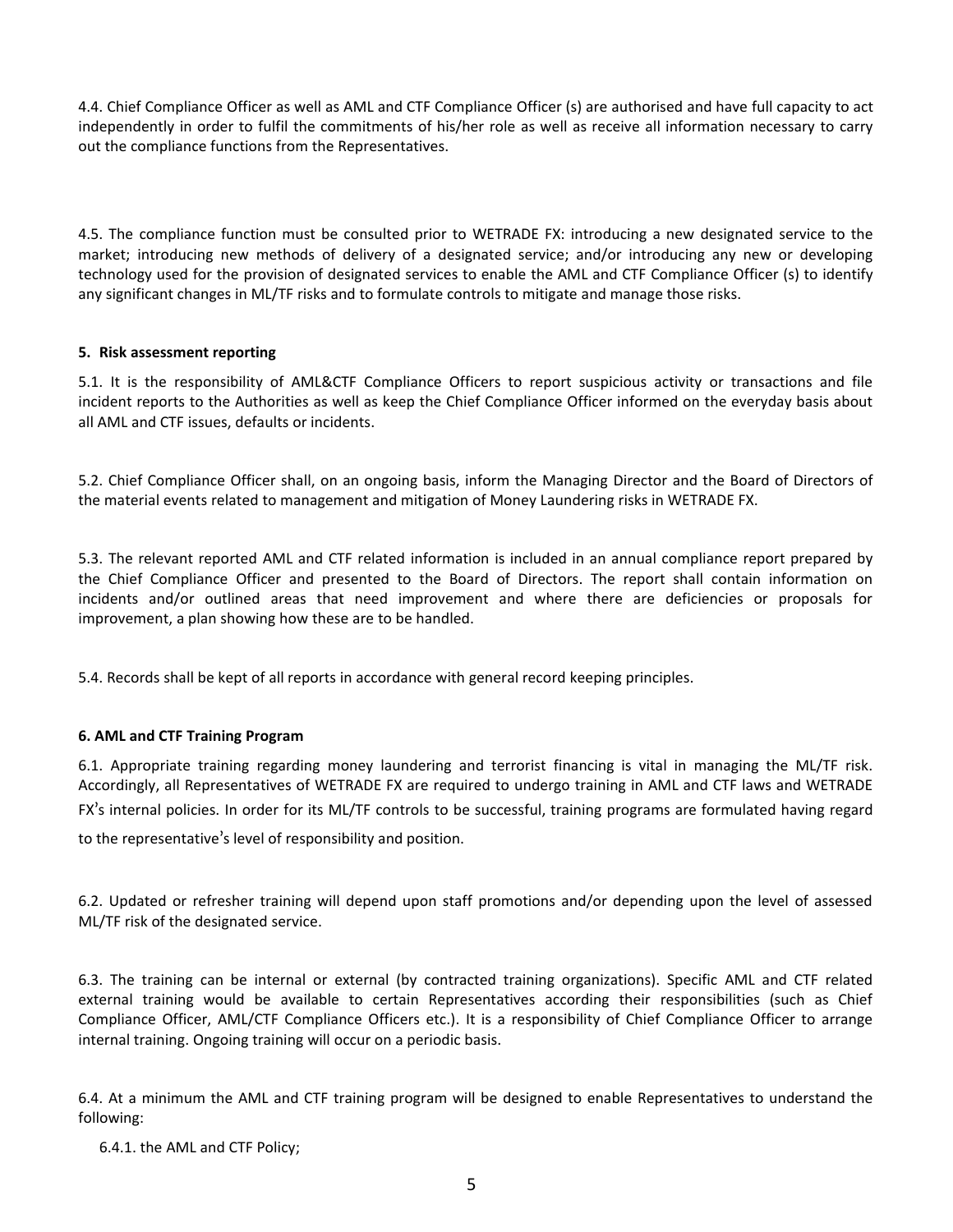6.4.2. the AML and CTF Program;

6.4.3. the obligations of WETRADE FX under the AML and CTF Act and underlying legal requirements;

6.4.4. the types of ML/TF risk WETRADE FX might face and the potential consequences of such risks;

6.4.5. how to identify signs of ML/TF that arise while carrying out their duties;

6.4.6. escalation procedures i.e. what to do once a ML/TF risk is identified;

6.4.7. what employees' roles are in the firm's compliance efforts and how to perform them i.e. the processes and procedures relevant to each person's role;

6.4.8. the company's record keeping and record retention policy; and

6.4.9. the consequences (including civil and criminal penalties) for non- compliance with the AML and CTF Act and supporting Rules.

6.5. Records of training must be maintained to demonstrate that the person/s attended the training session/s, the dates of training, a brief description of the subject matter of the training provided and the number of hours (or level of accreditation) for attending the course/session/seminar.

# 6.6. Training frequency:

6.6.1. Annually: All employees dealing with client-related matters or, who, due to the nature of their position, have special needs of AML knowledge, shall undergo training, be updated and/or informed regarding important and relevant AML regulations and relevant internal procedures as appropriate. All newly on boarded Representatives shall undergo training within 3 (three) months.

6.6.2. Ongoing: For employees operating in areas which may represent high risk, e.g. correspondent banking, the need for tailor made training or information shall continuously be assessed byChief Compliance Officer in collaboration with the business, and when a need is identified, action shall be taken.

# **7. Monitoring process and Suspicious Matter Reporting**

7.1. WETRADE FX has implemented Transaction Monitoring process defined herein which includes appropriate risk based systems and controls to scrutinize transactions that are inconsistent with information held about the business relationship with the reporting entity. The transaction monitoring system is set to identify any transaction that appears to be suspicious, complex, unusual and have no apparent visible economic or lawful purpose;

7.2. WETRADE FX has also implemented Customer Monitoring Process where it monitors its relationship with its customer ensuring that the customer's activities being conducted are consistent with WETRADE FX's knowledge of the customer, the customer's business, source of funds and risk profile;

7.3. Customer activities and transactions shall, based on a risk-based approach, be monitored by the client relationship manager within day to day activities and within ongoing customer due diligence and electronically by AML and CTF compliance officer(s). Any and every payment that wouldn't fall within the expected payments associated with certain clients should be singled out and further examined by the AML/CTF Compliance Officers.

7.4. All monetary transactions and related data (accounts, involved parties and relations) are to be individually and manually reviewed and their purpose verified by the document substantiating the purpose of the transaction (contracts, invoices, loan agreement etc.). This requirement may be exempted in cases of small amount transactions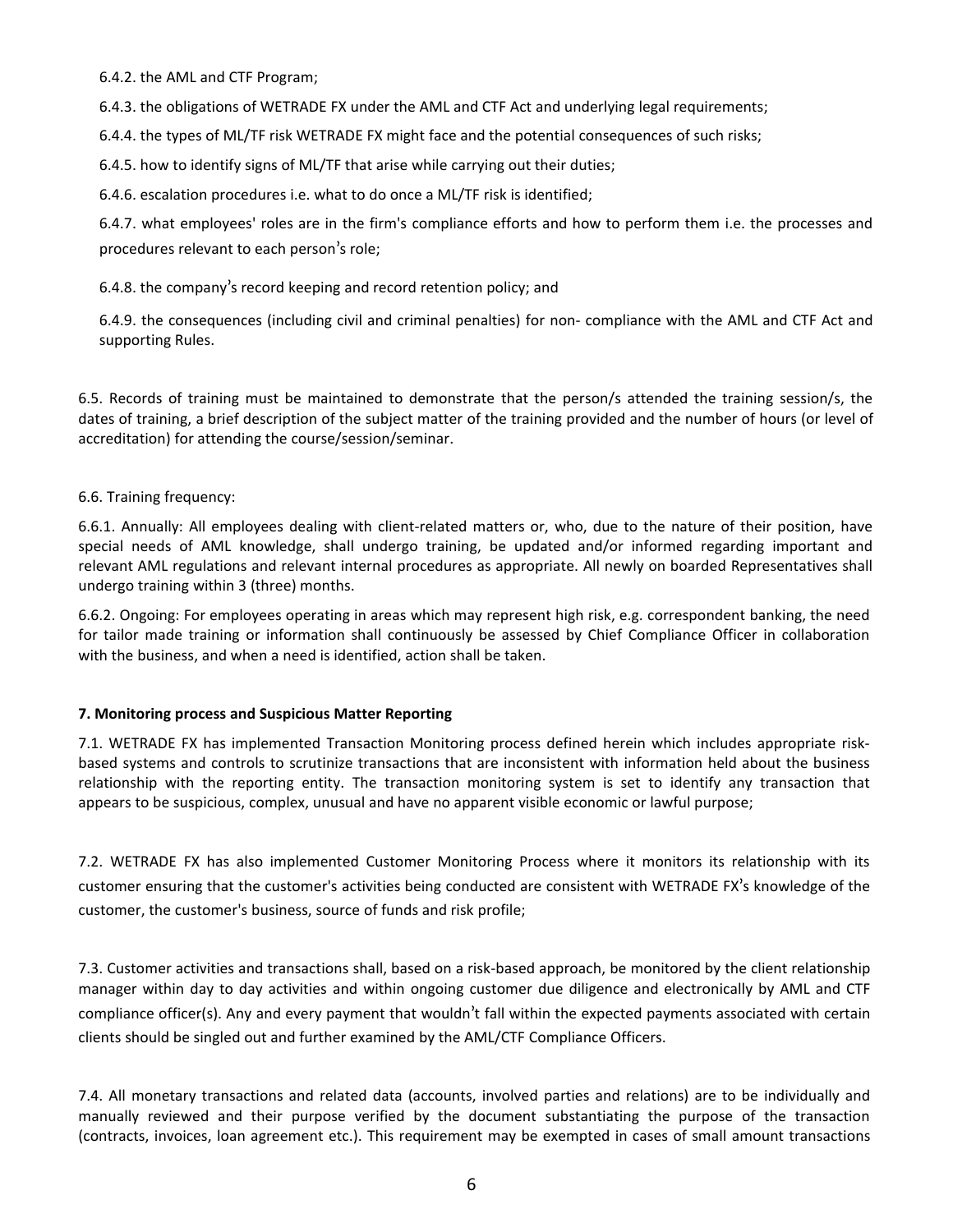or otherwise due to risk-based approach applied in the Bank. Furthermore, every incoming and outgoing payment must be filtered through the World Check's sanctions lists and/or any other reliable sources available to the Representative at the moment.

7.5. The initial or ongoing due diligence and monitoring may give rise to concerns requiring a review. The following are examples of circumstances which may give rise to such concerns:

7.5.1. Refusal to disclose details concerning business activities, e.g. unwillingness to disclose the source of funds or wealth or unwillingness

to provide names of and other information on owners and other people with significant control over the business entity,

7.5.2. The behavior of the customer diverges from previous pattern or stated pattern, e.g. an inactive account suddenly becomes active with large transactions,

7.5.3. A prospective customer promises a trading volume, which does not make economic sense in the light of his background and other activities,

7.5.4. The purpose and intent behind the transaction or relationship is unclear, e.g. when the commercial rationale for certain service is missing or weak,

7.5.5. The representative suspects on reasonable grounds that the customer is not the person they claim to be or that the customers agent is not the person

they claim to be,

7.5.6. The Representative suspects on reasonable grounds that the provision, or prospective provision, of the service is preparatory to the commission of an offence of financing of terrorism.

7.6. The assessment as to what constitutes suspicion shall be based on the information about the client received by the Representative handling the matter, and the scope of the client's business, along with the Representatives general knowledge of deviating or suspicious transaction or activity patterns.

7.7. If the result of a review gives rise to an actual or potential suspicion related to Money Laundering the Representative shall immediately report the issue to compliance function, which shall initiate an investigation and decide whether to report the issue to the FIU. Matters of a more serious nature where a report to FIU has been filed shall be reported to the Board of Directors.

7.8. AML/CTF Compliance Officer (s) are responsible for the reporting to FIU.

7.9. Detailed suspicious matter reporting requirements are set in AML&CTF Act Part 6 and include:

7.9.1. obligation to report suspicious transaction (hereinafter referred to as "**STR**");

7.9.2. obligation to report suspicious activity (hereinafter referred to as "**SAR**");

7.9.3. obligation to report transaction conducted by prescribed entities (as defined in AML&CTF Act Rules Article 11);

7.9.4. obligation to report transaction involving terrorist property;

7.9.5. obligation to report certain transaction with no legitimate purpose;

7.9.6. other reporting obligations which may or may not relate to suspicions in ML/TF activities, and include obligation to report international currency transfers, obligation to report large cash transactions (not applicable to WETRADE FX since no cash transactions are allowed).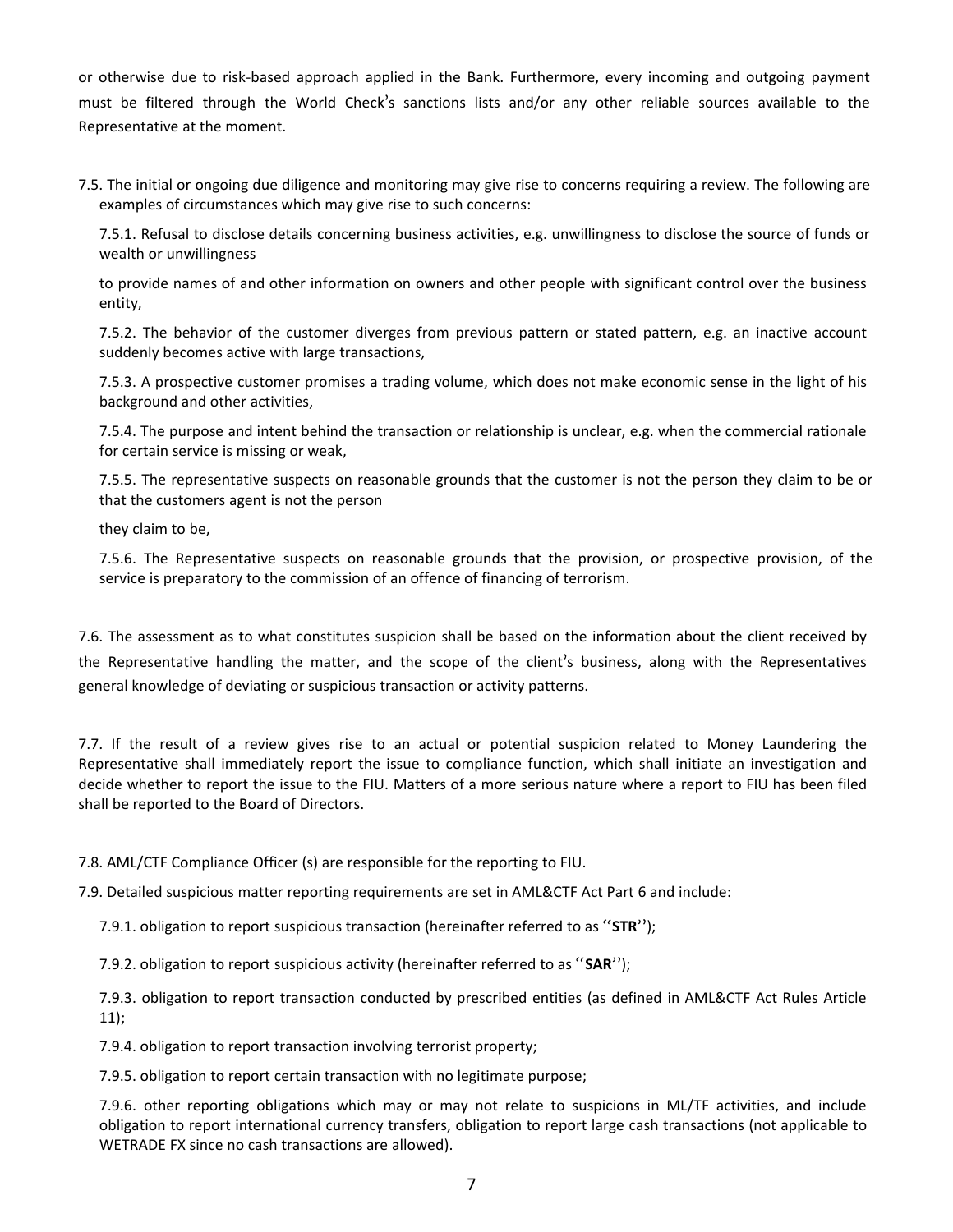7.10. The procedure for suspicious matter reporting is described below.

7.11. **STR** is to be filed **on a transaction** or attempted transaction regarding which WETRADE FX suspects or has reasonable grounds to suspect that it involves proceeds of a crime, relate to terrorist financing, is complex, unusual or large, and does not have any apparent visible economic or lawful purpose.

7.12. In slight contrast, a **SAR** shall be reported on a **series of transactions** and/or attempted transactions (which form a pattern or trend) which WETRADE FX suspects or has reasonable grounds to suspect to involve proceeds of crime or is related to terrorist financing.

7.13. It is important that any attempt to overcome the threshold requirements by conducting 2 or more transactions below the prescribed threshold amounts with the purpose to avoid the reporting has been identified, investigated and where necessary reported to the authorities.

7.14. Reports filed with FIU on suspicious Money Laundering or financing of terrorism shall be recorded and kept according requirements set out in this Program.

7.15. It is prohibited to disclose to the customer concerned or to other third persons outside WETRADE FX the fact that a report has been filed or that a Money Laundering investigation is being or may be carried out.

### **8. Record Keeping**

8.1. In accordance with meeting legislative obligations, WETRADE FX will retain all records relevant to its AML and CTF Program and policies, including the following:

- 8.1.1. the AML and CTF Program and all reviews and addendums to the same;
- 8.1.2. its AML and CTF Policy and all reviews and addendums to the same;
- 8.1.3. transactional records;
- 8.1.4. Customer identification and verification records;
- 8.1.5. Audits and compliance reviews;
- 8.1.6. Suspicious matter and other reports made to FIU;
- 8.1.7. All enquiries relating to ML and TF made to WETRADE FX by the FIU or law enforcement agency;
- 8.1.8. Management approvals;
- 8.1.9. Customer account/relationship records;
- 8.1.10. Annual compliance reports and other management reports;
- 8.1.11. Training and compliance monitoring reports; and
- 8.1.12. Information relating to the effectiveness of training.

8.2. Records in respect of customer identification and verification are to be retained for 6 years after account closure.

8.3. Where WETRADE FX (or its agent or intermediary) carries out a customer identification and verification procedure with respect to a prospective customer to whom WETRADE FX proposes to provide a service, it must make (and retain)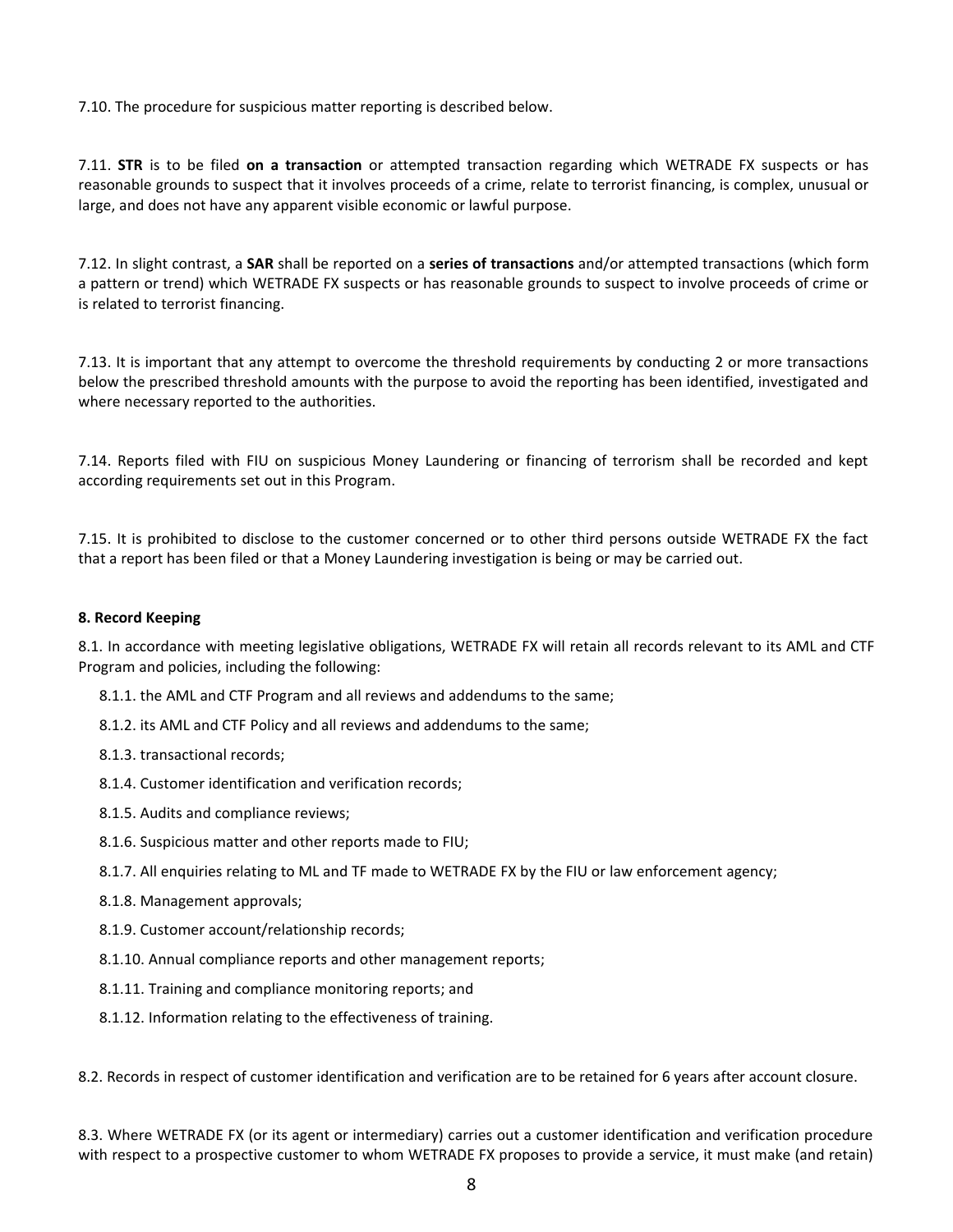a record of:

8.3.1. the procedure (i.e. the Checklist); and

8.3.2. information obtained in the course of carrying out the procedure (i.e. supporting documentation to verify the identification of the customer); and

8.3.3. such other information (if any) about the procedure as isspecified in the AML and CTF Act.

8.4. Records in respect of financial transactions are to be retained for 6 years after the date of the transaction.

8.5. AML and CTF Program and addendums together with any documentation relevant to the reason for amendment are also to be retained for 6 years after the adoption of the AML and CTF Program and/ or amendments cease to be in force.

# **9. Financial Intelligence Unit (FIU) Feedback**

9.1. FIU is the main AML and CTF regulator. FIU's role is to monitor WETRADE FX's compliance with the AML/CTF legislation.

9.2. FIU may provide WETRADE FX with feedback in respect of its performance on the management of ML/TF risk. FIU also has the power to compel licensees to produce certain information.

9.3. The receipt of any notice, direction or recommendation from FIU will be immediately referred to the AML and CTF Compliance Officer.

- 9.4. Notices from FIU may include the following:
	- 9.4.1. to compel production of information or documents;
	- 9.4.2. to enter premises under a monitoring warrant;
	- 9.4.3. to require an external audit or AML and CTF risk assessment;
	- 9.4.4. to provide remedial direction; and
	- 9.4.5. to accept enforceable undertakings.

9.5. The Chief Compliance Officer as well as AML and CTF Compliance Officer (s), in conjunction with other Representatives, will take all steps necessary to comply with any feedback, notices, orders, warrants etc or to implement any directions issued by FIU.

9.6. The AML and CTF Compliance Officer will prepare appropriate reports for FIU. Reports required by law or by FIU will be forwarded within the period specified in such law or any notice or order or if FIU allows a longer period, that longer period.

9.7. The Chief Compliance Officer as well as AML and CTF Compliance Officer (s) will have due regard to any feedback provided by FIU in respect of WETRADE FX's performance in managing itsML/TF risks. Such feedback will be incorporated into ongoing monitoring programs and the AML and CTF Program will be amended (where appropriate).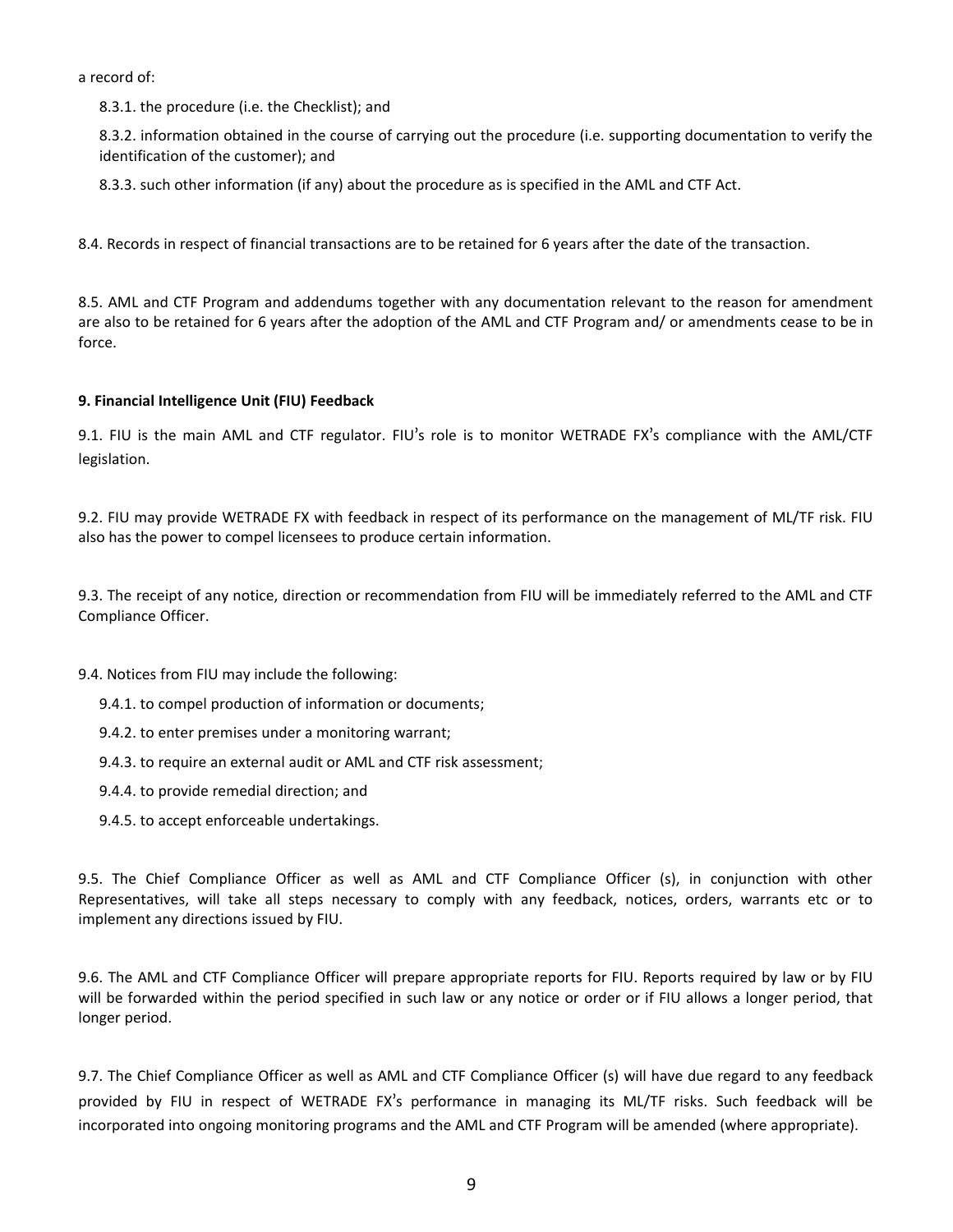9.8. The Chief Compliance Officer will be responsible for the implementation of any specific recommendations made by FIU to WETRADE FX in respect of its ML/TF risk management performance.

9.9. The AML and CTF Compliance Officer (s) will monitor FIU information sources, circulars, and guidance notes, in respect of domestic and international issues which may affect the business. This includes financial sanctions and updates to lists of terrorist groups.

# **10. Independent review of AML and CTF Program**

10.1. A review of the AML and CTF Program will be undertaken annually by the Chief Compliance Officer together with the review of the whole Program and Policy or as part of conducting independent AML/CTF risk assessment.

10.2. The review of the Program and/or independent AML/CTF risk assessment may be also undertaken by an external service provider that will be retained to conduct the review (outsourced independent assessment as third line of defence).

10.3. The purposes of the review will be to:

10.3.1. assess the effectiveness of the AML and CTF Program, having specific regard to the ML/TF risks faced by WETRADE FX;

10.3.2. assess whether AML and CTF Program complies with the AML and CTF Act;

10.3.3. assess whether the AML and CTF Program has been effectively implemented; and

10.3.4. assess whether WETRADE FX have complied with the AML and CTF Program.<br>10.4. The result of the review, including any report prepared, will be provided to the Board of Directors.

# **11. Systems to re-assess risk**

11.1. WETRADE FX will continue to review all areas of its business to identify potential ML/TF risks that may not be covered in the procedures described above. The additional areas of ML/TF risks are in respect of new products, services, distribution channels and developing technologies.

11.2. Additional procedures to address these ML/TF risks are as follows:

11.2.1. Chief Compliance Officer will be consulted by any person having responsibility for a new service or method of delivery or new technology ("the project manager") at design stage or prior to the introduction of the new service, delivery method or technology. He will be required to advise on the ML/TF risk factors which are to be considered having regard to:

11.2.1.1. the target market (customer type);

11.2.1.2. the service features;

- 11.2.1.3. foreign jurisdictional features / offerings;
- 11.2.1.4. any electronic access to / the delivery method of the service;
- 11.2.1.5. the business structure and process.

11.2.2. The Chief Compliance Officer or appointed responsible AML and CTF Compliance Officer will, in consultation